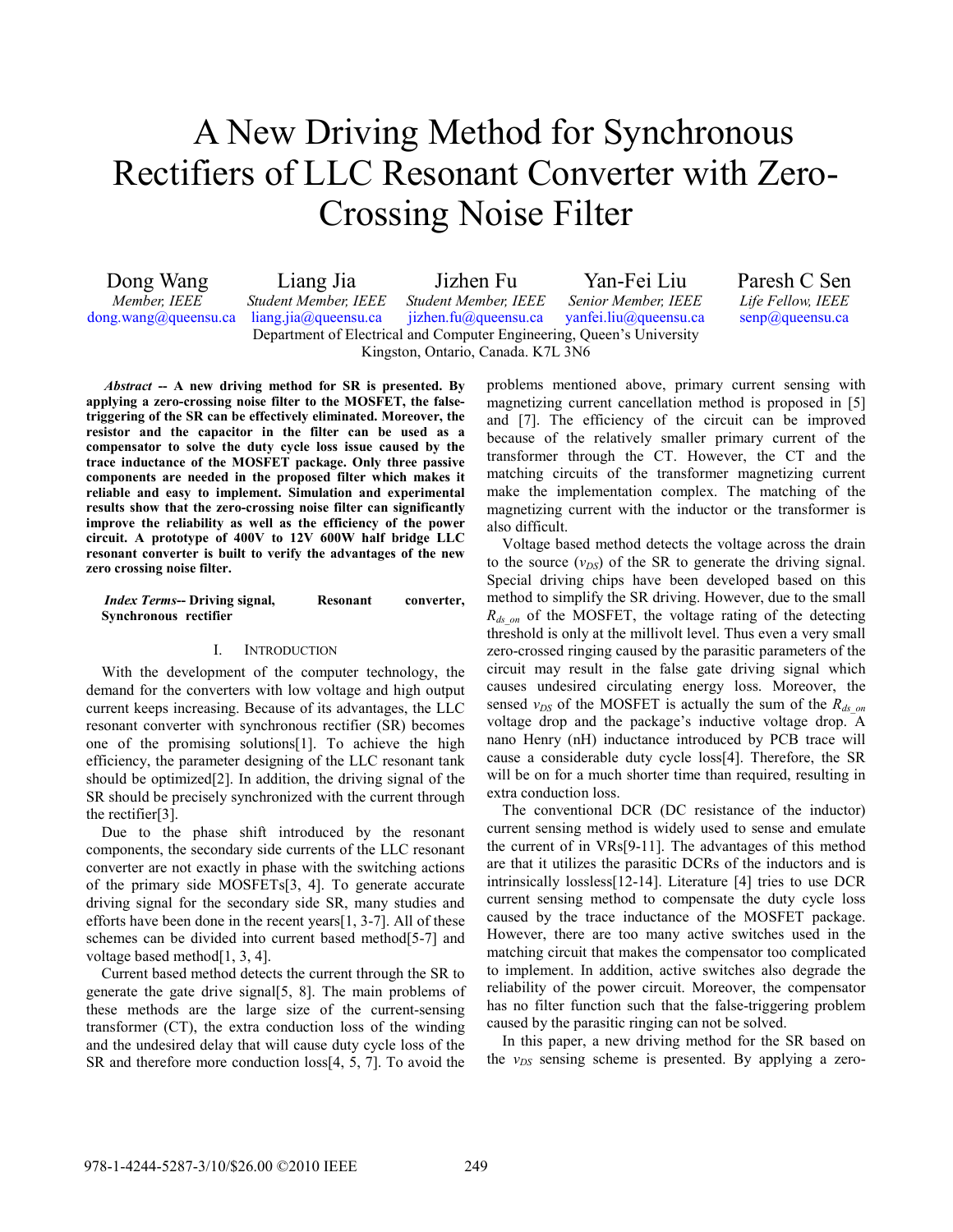

Fig. 1. Typical half-bridge LLC resonant converter with SRs



crossing noise filter between the drain to the source of the SR, the false triggering can be effectively eliminated. The resistor and the capacitor in the filter are also used to compensate the duty cycle loss caused by the trace inductance of the MOSFET package. There are only three passive components in this filter, making the driving scheme reliable and easy to implement. A 400V to 12V 600W half bridge LLC resonant converter prototype is built to validate the theoretical analysis.

# II. PROBLEMS OF THE TRADITIONAL VOLTAGE SENSING SRS DRIVING METHOD

Fig. 1 shows the circuit diagram of the typical half-bridge LLC resonant converter with SRs.  $L_{LKP}$  is the primary side leakage inductance of the transformer.  $L_{LKS1}$  and  $L_{LKS2}$  are the secondary leakage inductance. *Coss1* and *Coss2* are the output capacitance of the SRs. Fig. 2 shows the key waveforms of the LLC converter when operated in full load and light load conditions. It is observed that the primary side driving signals can not be applied to the SRs because of the nonlinear characteristics. To drive the SRs properly, the  $v_{DS}$  of the SRs can be used. However, some problems should be solved before applying this method.

## *A. False-triggering at the turn on of SRs*

As shown in Fig. 2, there is a small interval when both of the two SR MOSFETs turn off ( $t_4 \sim t_6$  in Fig. 2 (a) and  $t_4 \sim t_7$  in Fig. 2 (b)). When the SRs turn off,  $L_{LKP}$ ,  $L_{LKS1}$  and  $L_{LKS2}$ resonate with the output capacitance  $(C_{\text{oss}})$  of the SRs. As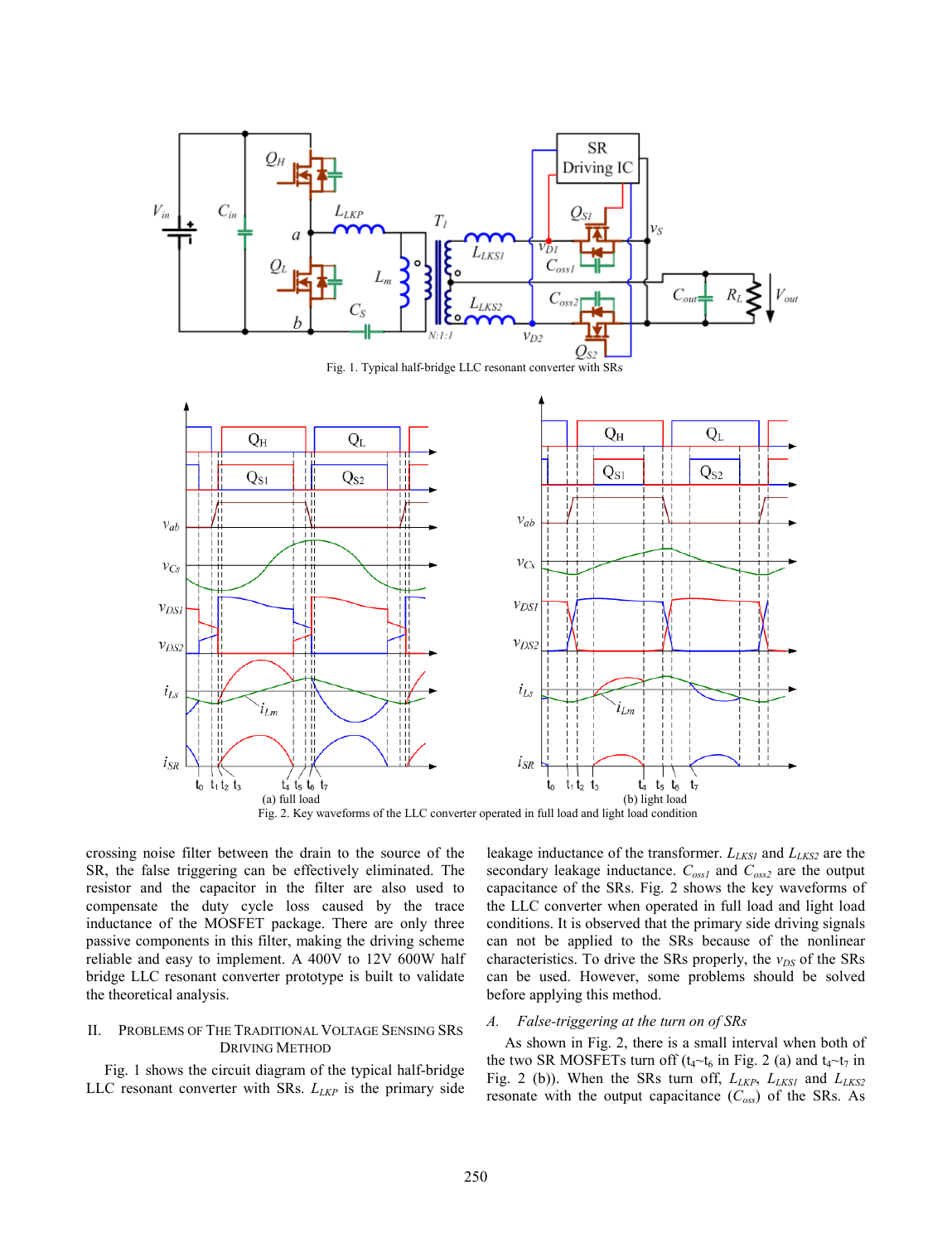

shown in Fig. 3, the voltage  $v_{DS2}$  has many high frequency spikes when the  $Q_{SI}$  turns off. If the voltage spikes reach the SRs turn on threshold, the SRs will be false-triggered. Fig. 4 shows the false-turn-on of the SR at light load condition. This will result in the energy reverse from the output capacitor to the input source, or even worse breakdown of the power circuit.

One possible solution to prevent the false-triggering at turn-on of the SRs is to add a RC filter to absorb the voltage spikes of the  $v_{DS}$ , as shown in Fig. 5. The  $v_{filter}$  is used as a substitute for the  $v_{DS}$ , and sensed by the driving IC to generate the gate signal.

Due to the high frequency of the voltage spikes, the time constant of the RC filter should be very small. The equivalent circuit of the parasitic ringing is shown in Fig. 6. Comparing the leakage inductance of the transformer with the output capacitance of the SRs, the influences of the magnetizing inductance  $L_m$ , the series resonant capacitor  $C_S$  and the output capacitor *Cout* can be neglected. To simplify the analysis, suppose that

$$
L_{LKS1} = L_{LKS2} = L_{LKS}
$$
  
\n
$$
C_{oss1} = C_{oss2} = C_{oss}
$$
\n(1)



Fig. 7. Experiment result of the triggering signal of the SR with RC filter

The ringing frequency can be derived as

$$
f_{\text{right}} = \frac{1}{2\pi \cdot \sqrt{\left(\frac{L_{LKP}}{N^2} + \frac{L_{LKS}}{2}\right) \cdot 2C_{\text{oss}}}}
$$
(2)

The time constant of the RC filter should be selected a little larger than the period of the parasitic ringing. Fig. 7 shows the experiment results of the RC filter scheme. By applying a small time constant (about 100ns), the falsetriggering phenomenon is effectively eliminated.

Unfortunately, it is observed that the driving signal of SR in Fig. 7 has an unacceptably large lag time at the switch on and a lead time at the switch off which will cause considerable conduction loss of the SR body diode. The reason for the delay at switch on is that the capacitor in the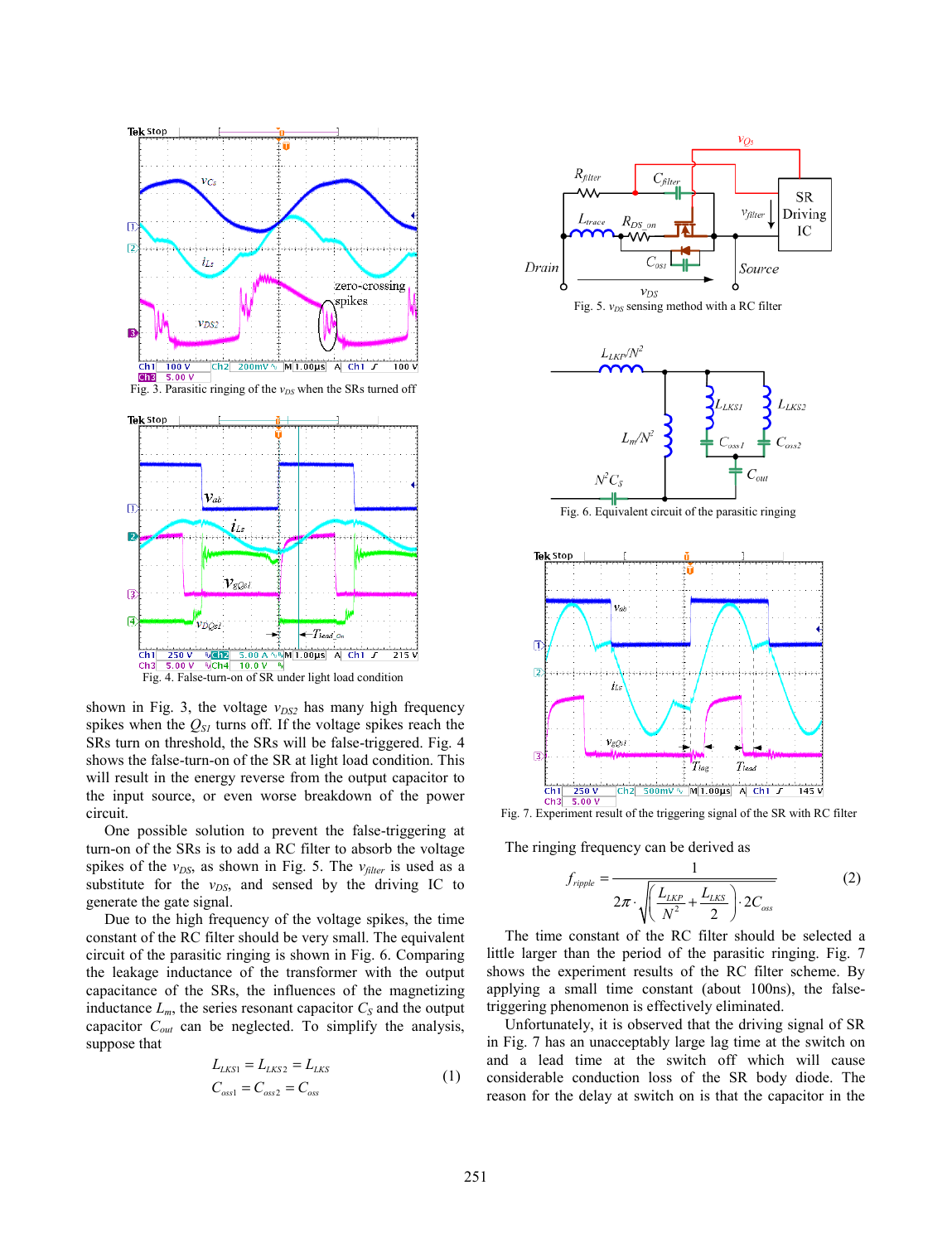RC filter sustains a high positive voltage before the body diode conducts, and then discharge slowly to the turn-on threshold (less than 0V). Fig. 8(a) shows the equivalent circuits of the SR with RC filter during the body diode conduction interval. When the body diode of the SR starts to conduct, as shown in Fig. 8(b), the detected  $v_{filter}$  is larger than the output voltage  $V_{out}$  at  $t_1$ . During  $t_1 \sim t_2$ , the body diode of the  $Q_{SI}$  is forward biased and clamps the  $v_{DSI}$  to the forward voltage of the body diode  $-V_{Fb}$ . Corresponding to the time constant of the RC filter,  $v_{filter}$  starts to decrease to the turn on threshold slowly.



### *B. Duty cycle loss at the turn off of SRs*

As to the lead time at the switch off, the impedance of the  $C_{\text{oss}}$  is much larger than the  $R_{DS\text{on}}$  and can be neglected, therefore, only the trace inductance of the SR package should be taken into account. As shown in Fig. 8(b), the current through the SR can be treated as part of a sinusoid waveform, and the frequency of the sinusoid waveform is equal to the series resonant frequency of the resonant tank. Because of the trace inductance, the voltage  $v_{DS}$  leads the current  $i_{SR}$ . The lead angle and the lead time of the  $v_{DS}$  to the  $i_{SR}$  can be derived as

$$
\theta_{lead} = \tan^{-1} \left( \frac{\omega_0 \cdot L_{lead}}{R_{DS\_on}} \right) \tag{3}
$$

$$
T_{lead} = \frac{\theta_{lead}}{\omega_0} \tag{4}
$$

where  $\omega_0$  is the series resonant frequency of the resonant tank. It is observed that if the  $v_{DS}$  is detected directly to generate the driving signal of SR, the duty cycle loss is inevitable. Fig. 9 shows the lead-turn-off of the SR when  $v_{DS}$ of the SR is fed to the driving IC.





Fig. 10. Circuit diagram of the half-bridge LLC resonant converter with SRs and zero-crossing noise filter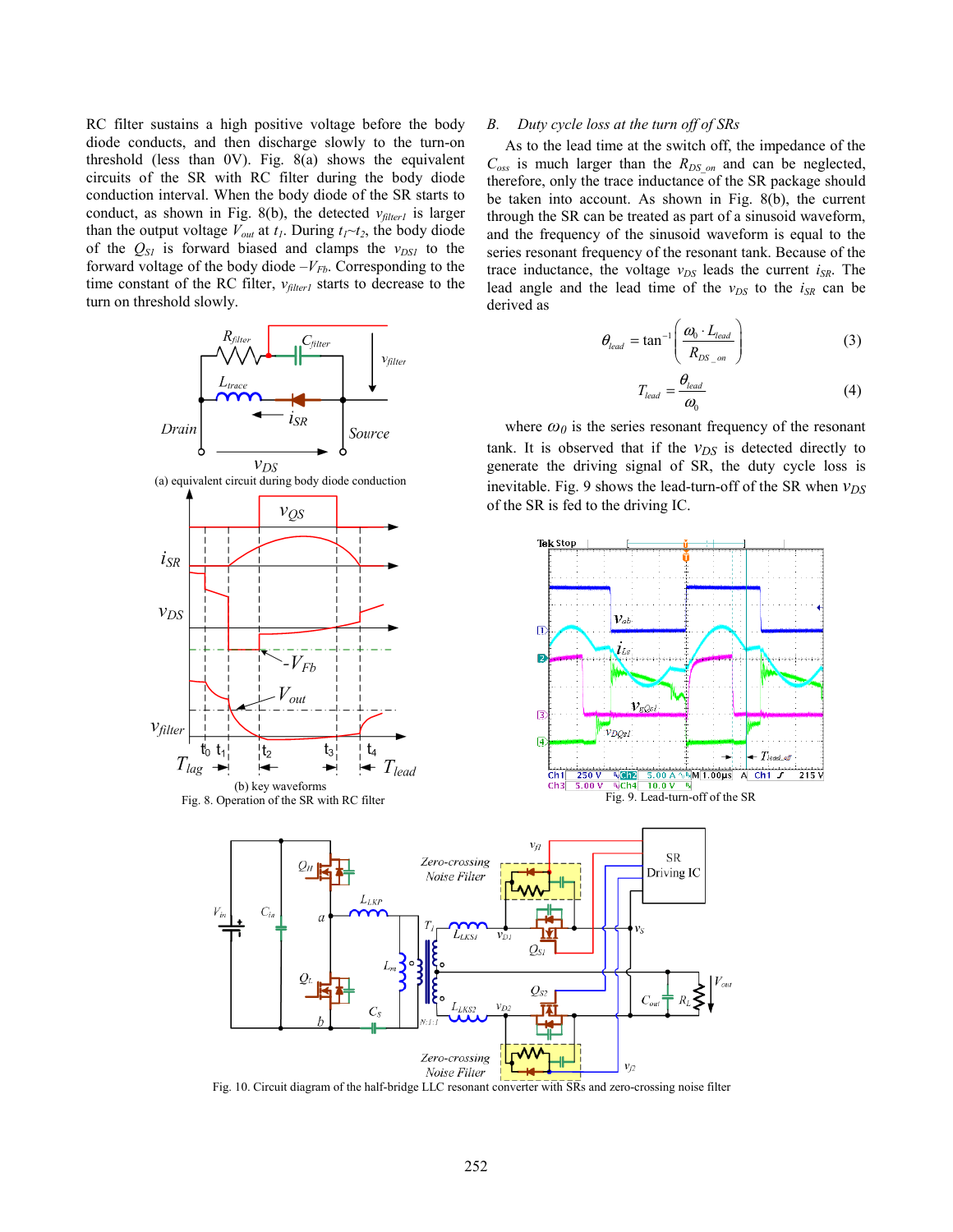# III. NEW DRIVING METHOD FOR SRS WITH ZERO-CROSSING **FILTER**

To solve the turn-on delay problem, an anti-parallel diode can be added to discharge the RC filter capacitor quickly. Fig. 10 shows the circuit diagram of the half-bridge LLC resonant converter with SRs and zero-crossing filter. In the diagram,  $v_f$ <sub>*n*</sub> and  $v_f$ <sub>2</sub> are sensed by the SR driving IC as the substitutes of  $v_{D1}$  and  $v_{D2}$ . The equivalent circuit of the SR with zerocrossing noise filter is shown in Fig. 11 in which the forward voltage of the  $D_{filter}$  ( $V_{FD}$ ) should be a little larger than that of the body diode of the SR  $(V_{Fb})$ . Two diodes need to be connected in series if this condition can not be met by one diode.

To compensate the lead time at the switch off of the SR, traditional DCR current sensing method can be applied. The parameters of the zero-crossing noise filter should be selected carefully to match the trace inductance and  $R_{DS\text{on}}$  of the SR. As shown in Fig. 12, the parameters of the filter are chosen specifically to emulate the lead angle *θlead* so that the voltage across the *Cfilter* can describe *vRDS\_on* exactly. The parameters of the filter is defined as



Fig. 11.Equivalent circuit of the SR with the zero-crossing noise filter



The equivalent circuit diagrams of the SR with the zerocrossing noise filter of each operation mode are shown in Fig. 14. The key waveforms of the SR with zero-crossing filter under different load conditions are illustrated in Fig. 13. It's assumed that  $Q_H$  is OFF and  $Q_L$  is ON before  $t_0$ .

- 1. Before  $t_0$ , all of the SRs are turned off. There is only the magnetizing current discharging the resonant capacitor. At  $t_0$ , the primary MOSFET  $Q_L$  turns off The voltage across the SR decreases quickly, and reaches to the forward voltage drop  $V_{Fb}$  of the SR body diode at  $t_1$ . At the same time,  $C_{filter}$  is discharged through  $D_{filter}$  until the voltage across  $C_{filter}$  equals to  $V_{FD}$ -  $V_{Fb}$  in which  $V_{FD}$  is the forward voltage drop of  $D_{filter}$ .
- 2. At *t1*, Due to the existence of *Coss* of the SR, the voltage  $v_{DS}$  has some high frequency ringing which has been explained in previous section. The peak voltage of the



(a) key waveforms of the SR (b) vector diagram of voltage matching Fig. 12.Voltage matching method for the SR with the zero-crossing noise filter

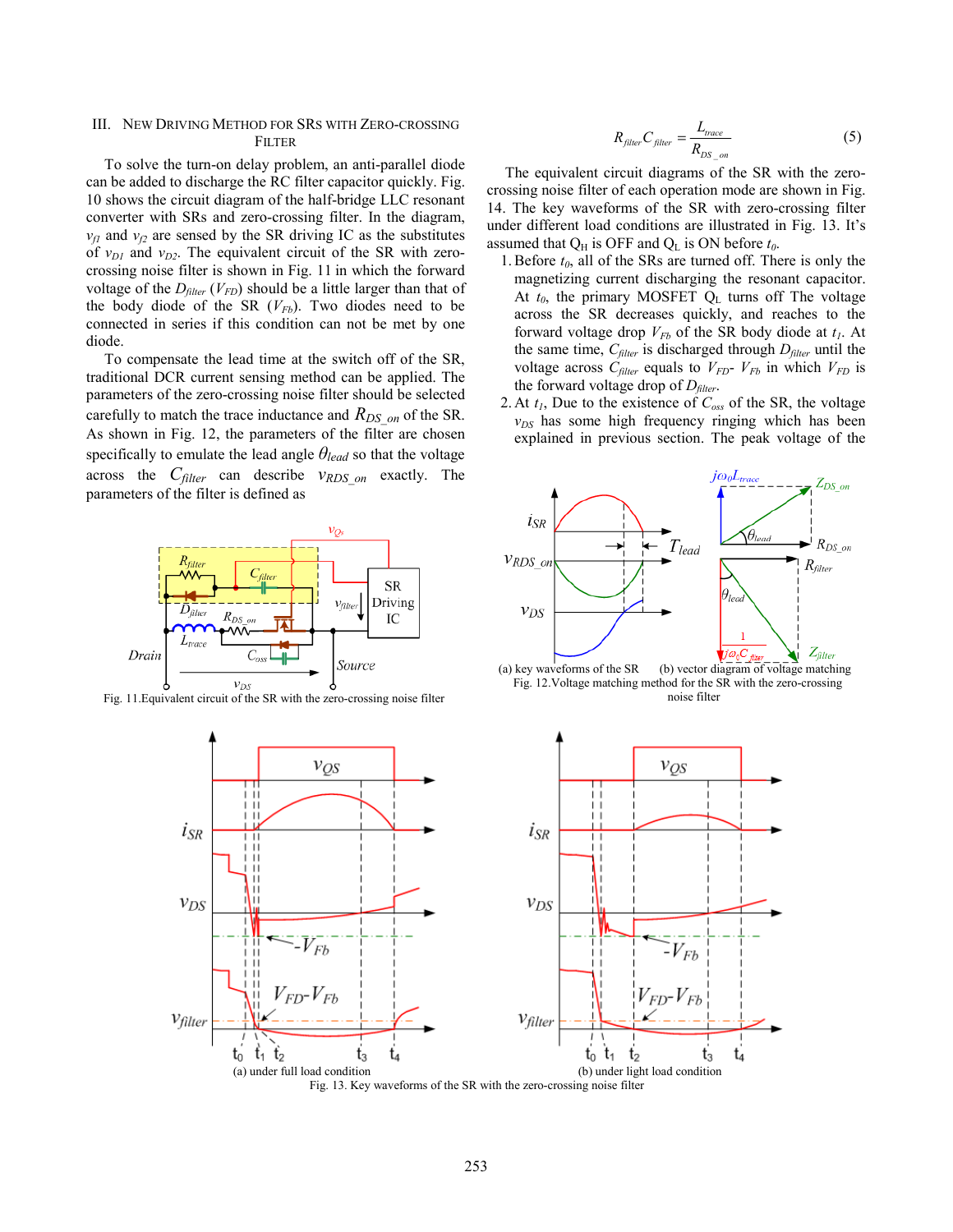

Fig. 14. Operation modes of the SR with the zero-crossing noise filter

ringing is limited by the forward voltage drop  $V_{Fb}$  of the SR body diode. Meanwhile, *Rfilter* and C*filter* together work like a RC filter and filter out the high frequency ringing.

3. Before  $t_2$ , the body diode of the  $Q_{SI}$  is forward biased and clamps  $v_{DS}$  to  $-V_{Fb}$ . At  $t_2$ , the voltage across  $C_{filter}$   $v_{filter}$ reaches to the turn on threshold of the driving chip so the driving signal is generated. During  $t_2 \sim t_4$ ,  $R_{filter}$  and  $C_{filter}$ together work like a traditional DCR current sensing circuit to emulate the current through the SR. At *t4*, the voltage *vfilter* reaches to the turn off threshold of the driving chip. The SR is turned off.

There are two premises for the zero-crossing filter to emulate the current through the SR. One is that the parameters of the *Rfilter* and C*filter* should be matched to the trace inductance and  $R_{DS\ on}$  of the SR, as shown in equation (5). The other is that the initial condition of the voltage  $v_{filter}$ is zero. Due to the deliberately designed parameters of the  $R_{filter}$  and  $C_{filter}$  as well as the small value between  $V_{FD}$ - $V_{Fb}$ and the turn on threshold, both of these two premises can be met. In addition, the false-triggering immunity of the zerocrossing noise filter is still retained. Consequently, the reliability of the circuit is improved and the conduction loss is significantly reduced.

#### IV. SIMULATION AND EXPERIMENTAL RESULTS

To verify the theoretical analysis in the previous section, a prototype of 400V/12V 600W half bridge LLC resonant converter with SRs is built. The parameters of the circuit are listed in Tab. 1.

TAB. 1. PARAMETERS OF THE PROTOTYPE

| $L_m(\mu H)$        | 98.7          | $C_S(nF)$                  | 40                 |  |  |
|---------------------|---------------|----------------------------|--------------------|--|--|
| $L_{LKP}(\mu H)$    | 6.8           | $R_{filter}$ (k $\Omega$ ) | 3.9                |  |  |
| $L_{LKS}$ (nH)      |               | $C_{filter}$ (pF)          | 100                |  |  |
| $D_{\text{filter}}$ | <i>IN4148</i> |                            |                    |  |  |
| SR driving IC       | IR1168        | $Q_H$ , $Q_L$              | <b>IPB50R299CP</b> |  |  |
| Turns ratio         | 20:1:1        | $Q_{SI}$ , $Q_{S2}$        | SIR158DP           |  |  |



Fig. 15 shows the simulation results of the  $v_{DS}$ , the current of the resonant tank and the current through the zero-crossing



filter at full load condition

noise filter. It is observed that the extra loss of the zerocrossing noise filter is tiny. A short delay at the switch on and a lead time at the switch off are left to prevent the energy reverse from the output capacitor to the source. Because of the small turn on and turn off currents of the SR, the conduction loss of the body diode can be neglected.

Fig. 16 and Fig. 17 illustrate the experimental waveforms of the SR with zero-crossing noise filter at full load and light load conditions. It shows that the SR with zero-crossing noise filter can operate properly at any load condition.